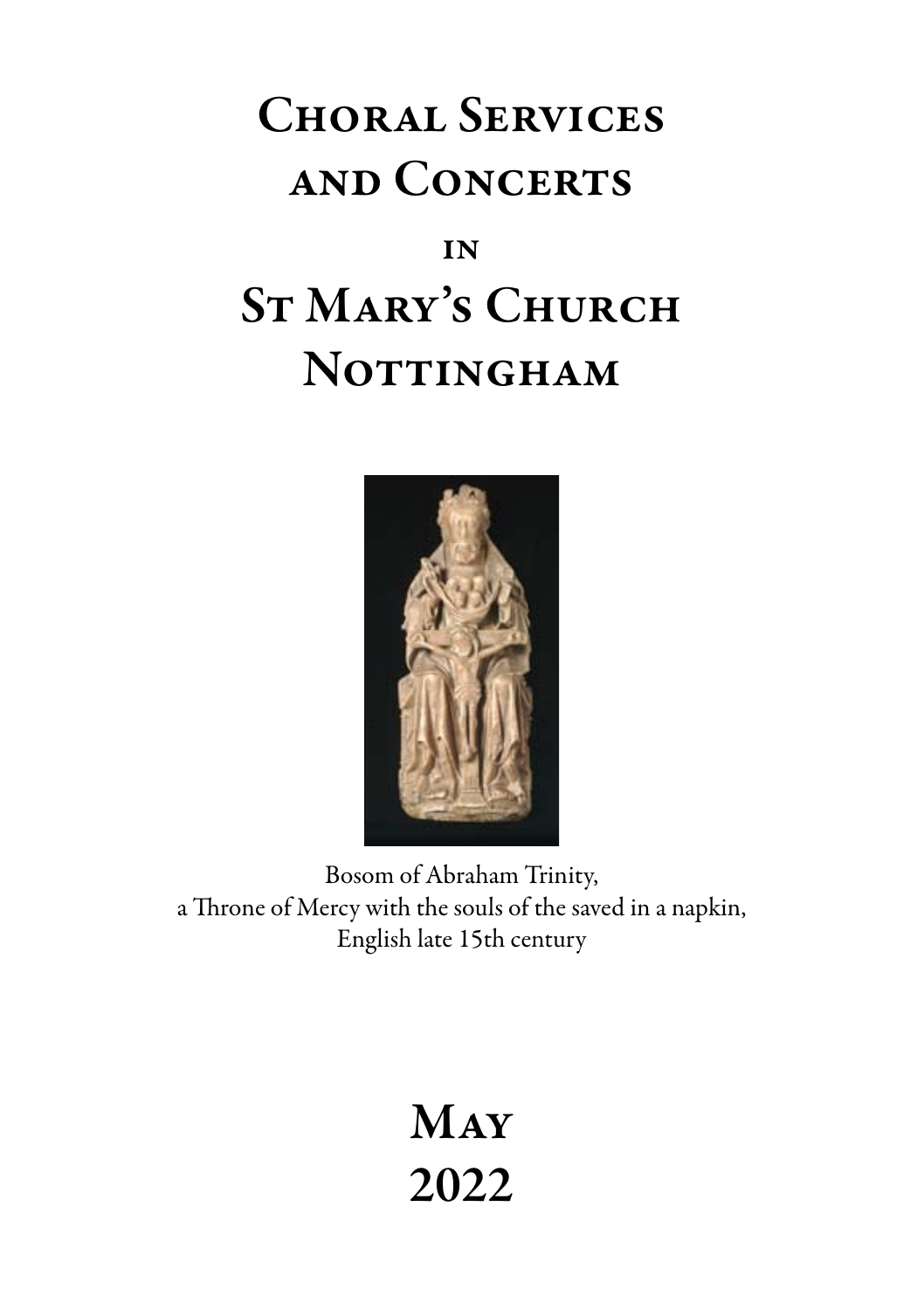#### **Clergy** the reverend tom gillum the reverend grant walton

Director of Music john keys E-mail: stmarysmusic@innotts.co.uk

The Parish Administrator St. Mary's Church High Pavement, Nottingham, NG1 1HN E-mail: dillsley@stmarynotts.org Tel. 0115 9582105

The Office is open from Monday to Friday, 10 a.m. - 3 p.m. The Church is open 11.30 a.m. - 2.30 p.m. www.stmarysnottingham.org

S<br>of the It Mary's is the oldest parish in Nottingham. It is mentioned in the Domesday Book and is believed to originate in Saxon times. The main body of the present building (at least the third on the site) dates from the end of the reign of Edward III (1377) to that of Henry VII (1485-1509). The entire nave was finished before 1475 and is notable for its uniformity of style.  $S$ <sup>t</sup> Mary's ministers to many different groups; in addition to its civic status it is the University Church for the University of Nottingham and several schools and organizations hold annual services there. In recent years St Mary's has become the venue for a wide range of concerts and public performances. The Anglican Choral Tradition is held in great esteem - a combination of fine local singers and Choral Scholars allows the Choir to maintain the highest standard at all sung services. Further information regarding the Choir can be found at www.stmaryschoirnottingham.com



The Church is fitted with a hearing induction loop for those who are hearing impaired. Simply switch your hearing aid to the T position.

The use of cameras, recording equipment, video cameras and mobile telephones is not permitted during services.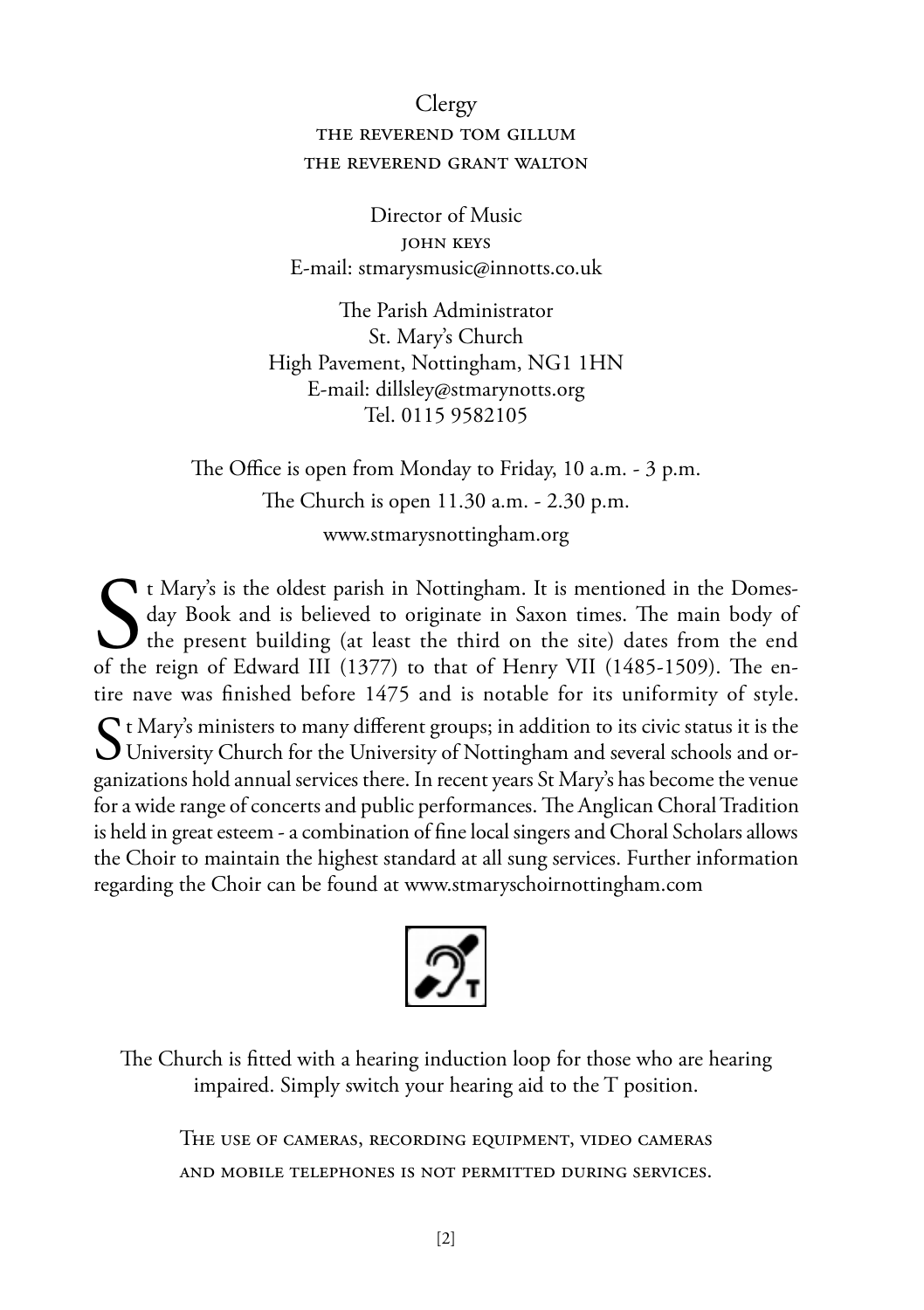### May

| $\mathbf{1}$ | THE SECOND 10.45 a.m.<br>SUNDAY<br><b>AFTER</b><br>Easter |            | <b>Choral Eucharist</b><br>Lassus Missa Octavi toni<br>Psalm 30<br>If ye be risen again with Christ Gibbons<br><i>Hymns</i> 80, 256, 416                                                        |  |
|--------------|-----------------------------------------------------------|------------|-------------------------------------------------------------------------------------------------------------------------------------------------------------------------------------------------|--|
|              |                                                           | 6.30 p.m.  | Evensong & Sermon<br>Responses Stewart<br>Psalm 86<br>Stanford in B flat<br>Ye choirs of new Jerusalem Stanford<br><i>Hymns</i> 76, 234, 74 (vv.1-3,8,9)                                        |  |
| 4            | WEDNESDAY 6.15 p.m.                                       |            | Evensong<br>Responses Stewart<br>Psalm 67<br>Parry in D<br>Mine eyes for beauty pine Howells<br>Hymn 357                                                                                        |  |
| 8            | THE THIRD<br>SUNDAY<br><b>AFTER</b><br><b>EASTER</b>      | 10.45 a.m. | <b>Choral Eucharist</b><br>Andrea Gabrieli Missa Brevis in F<br>Psalm 23<br>Dic nobis Maria Bassano<br><i>Hymns</i> 83, 115 (omit <sup>*</sup> ), 262                                           |  |
|              |                                                           | 6.30 p.m.  | Evensong & Sermon<br>Responses Gibbons & Barnard<br>Psalms 113, 114<br>Batten The Fourth Service<br><i>Glorious and powerful God</i> Gibbons<br><i>Hymns</i> 107, 128, 121 (omit <sup>*</sup> ) |  |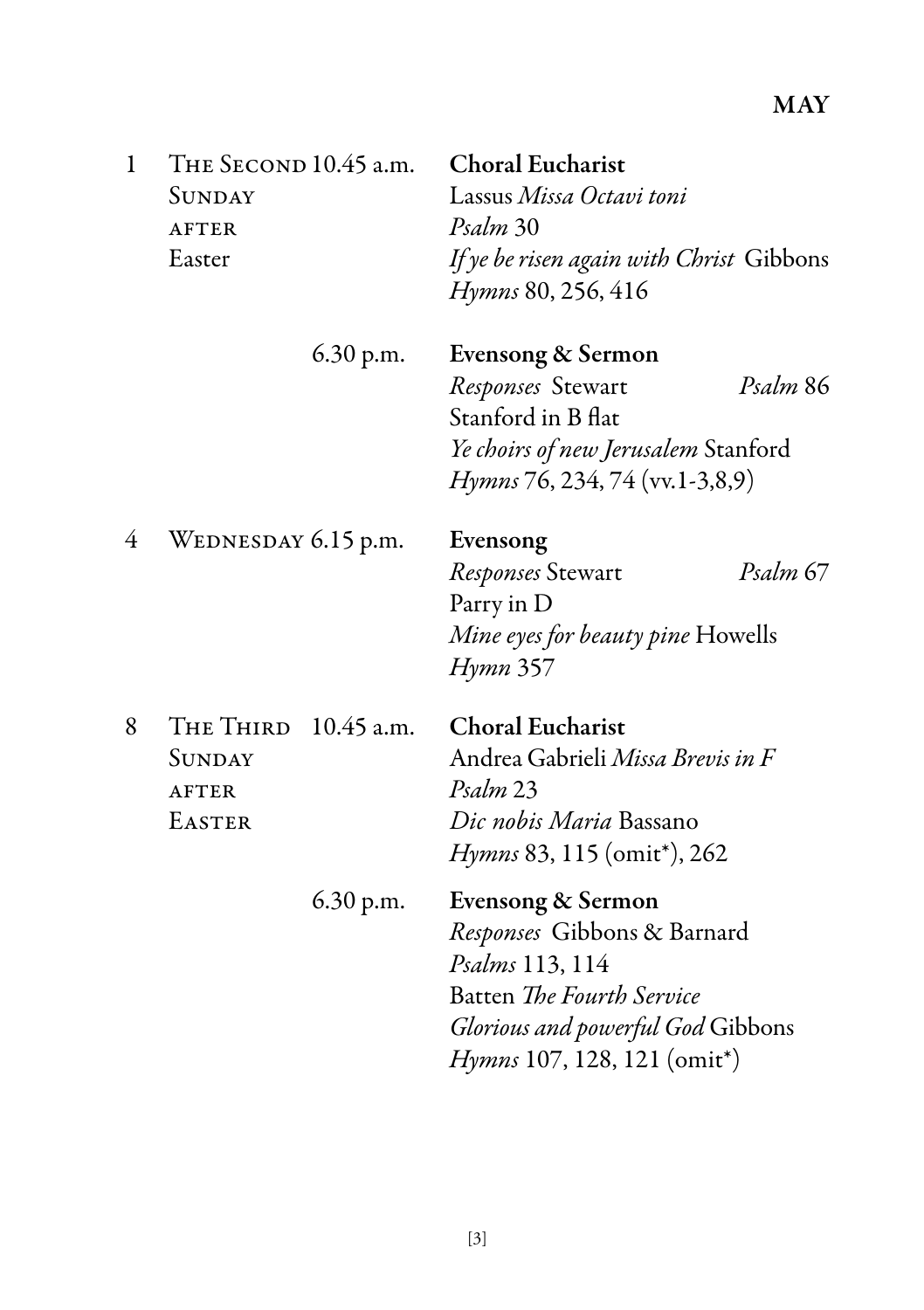### **MAY**

| 11 | WEDNESDAY 6.15 p.m.                                                       |              | Evensong<br>Responses Ebdon<br>Jackson The Truro Service<br><i>Litany to the Holy Spirit Hurford</i><br>$H$ <i>ymn</i> 148 (omit <sup>*</sup> ) | Psalm 59                          |  |
|----|---------------------------------------------------------------------------|--------------|-------------------------------------------------------------------------------------------------------------------------------------------------|-----------------------------------|--|
|    | 15 THE FOURTH10.45 a.m.<br><b>SUNDAY</b><br><b>AFTER</b><br><b>EASTER</b> |              | Choral Eucharist<br>Byrd Mass in Three Parts<br>Gloria Mass VIII<br>Psalm 148 vv.1-6<br>Hymns 76, 122, 394 (t.395)                              |                                   |  |
|    |                                                                           | 6.30 p.m.    | Evensong & Sermon<br>Responses Ayleward<br>Hunt The Short Service<br>O sing joyfully Batten<br><i>Hymns</i> 230, 82, 235 (omit <sup>*</sup> )   | Psalm 98                          |  |
| 18 | WEDNESDAY 6.15 p.m.                                                       |              | Evensong<br>Responses Clucas<br>Stanford in C<br><i>Beati quorum via</i> Stanford<br><i>Hymn</i> 185 (omit <sup>*</sup> )                       | Psalm 99                          |  |
|    | 22 THE FIFTH<br><b>SUNDAY</b><br><b>AFTER</b><br><b>EASTER</b>            | $10.45$ a.m. | Choral Eucharist<br>Psalm 67<br><i>Tantum ergo</i> Duruflé<br><i>Hymns</i> 143, 106, 131                                                        | Victoria Missa 'O quam gloriosum' |  |
|    |                                                                           | 6.30 p.m.    | <b>Evensong &amp; Sermon</b><br>Responses Leighton<br>Sumsion in G<br><i>Rise beart</i> Vaughan Williams<br><i>Hymns</i> 84, 98 (ii), 345       | Psalm 126                         |  |